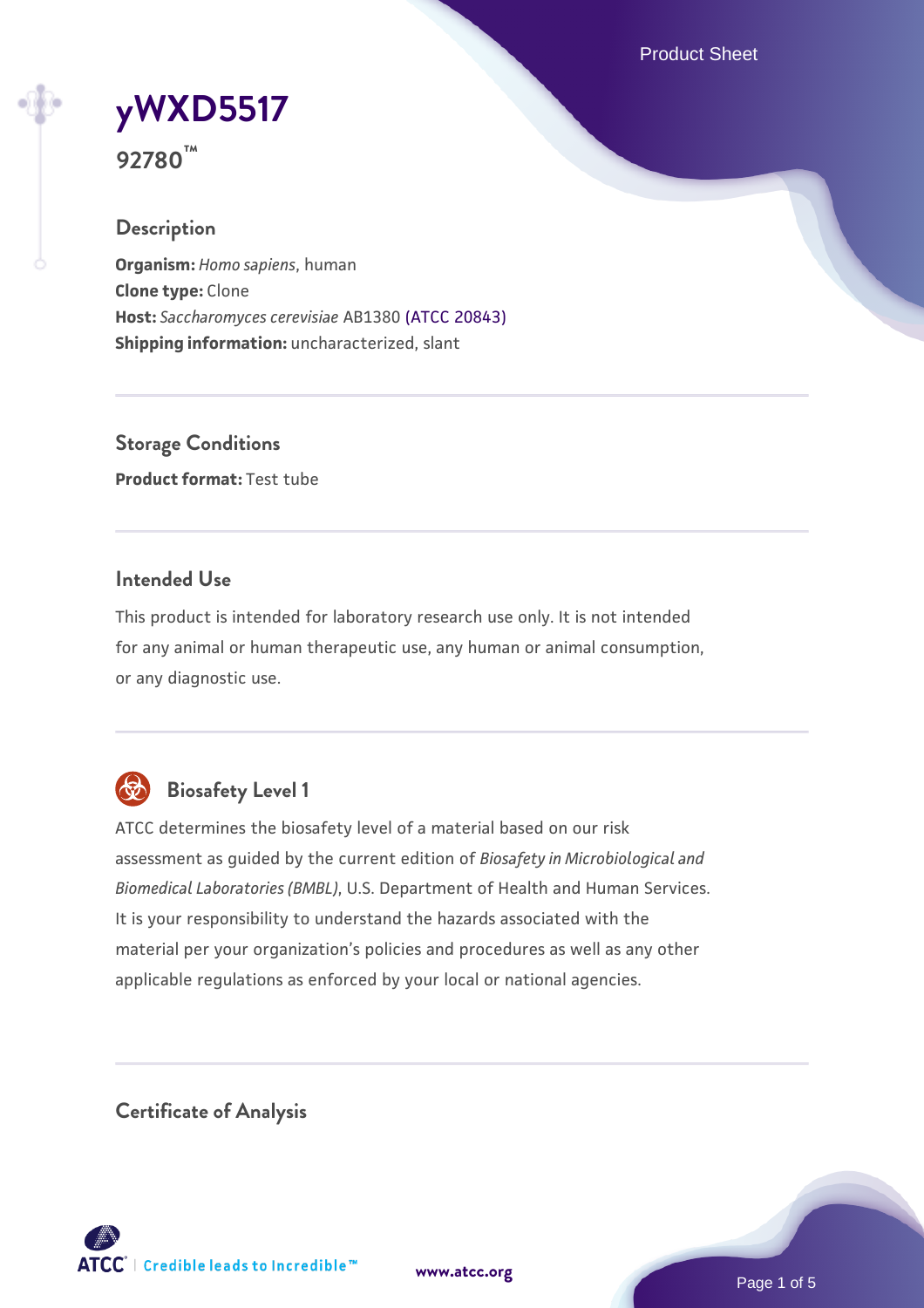

For batch-specific test results, refer to the applicable certificate of analysis that can be found at www.atcc.org.

#### **Insert Information**

**Type of DNA:** genomic **Genome:** Homo sapiens **Chromosome:** X X pter-q27.3 **Gene name:** DNA Segment, single copy **Gene product:** DNA Segment, single copy [DXS4467] **Gene symbol:** DXS4467 **Contains complete coding sequence:** Unknown **Insert end:** EcoRI

#### **Vector Information**

**Construct size (kb):** 200.0 **Intact vector size:** 11.454 **Vector name:** pYAC4 **Type of vector:** YAC **Host range:** *Saccharomyces cerevisiae*; *Escherichia coli* **Vector information:** other: telomere, 3548-4235 other: telomere, 6012-6699 Cross references: DNA Seq. Acc.: U01086 **Cloning sites:** EcoRI **Markers:** SUP4; HIS3; ampR; URA3; TRP1 **Replicon:** pMB1, 7186-7186; ARS1, 9632-10376

# **Growth Conditions**

**Medium:** 



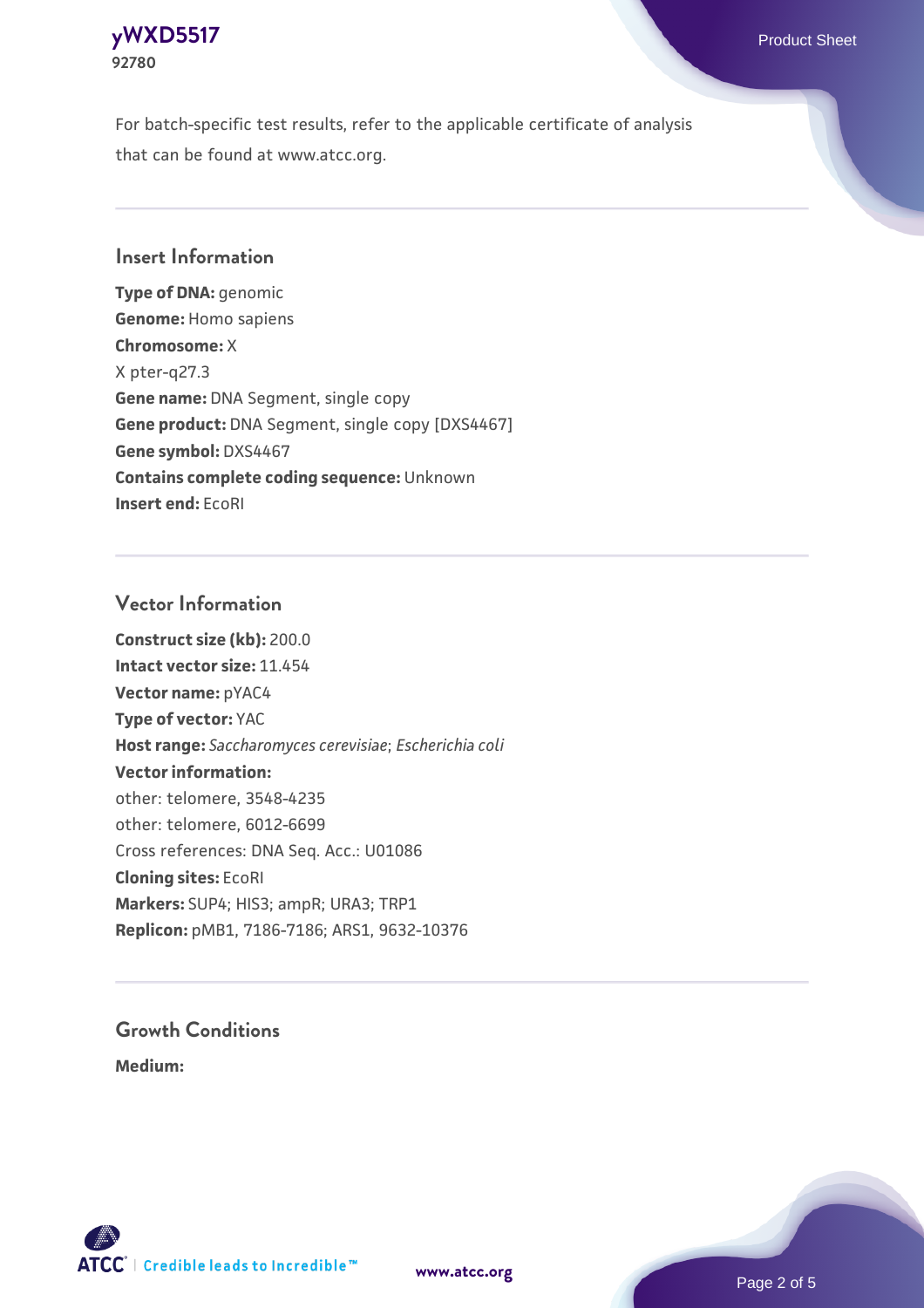**[yWXD5517](https://www.atcc.org/products/92780)** Product Sheet **92780**

[ATCC Medium 1245: YEPD](https://www.atcc.org/-/media/product-assets/documents/microbial-media-formulations/1/2/4/5/atcc-medium-1245.pdf?rev=705ca55d1b6f490a808a965d5c072196) **Temperature:** 30°C

#### **Notes**

More information may be available from ATCC (http://www.atcc.org or 703- 365-2620).

### **Material Citation**

If use of this material results in a scientific publication, please cite the material in the following manner: yWXD5517 (ATCC 92780)

#### **References**

References and other information relating to this material are available at www.atcc.org.

#### **Warranty**

The product is provided 'AS IS' and the viability of ATCC® products is warranted for 30 days from the date of shipment, provided that the customer has stored and handled the product according to the information included on the product information sheet, website, and Certificate of Analysis. For living cultures, ATCC lists the media formulation and reagents that have been found to be effective for the product. While other unspecified media and reagents may also produce satisfactory results, a change in the ATCC and/or depositor-recommended protocols may affect the recovery, growth, and/or function of the product. If an alternative medium formulation or reagent is used, the ATCC warranty for viability is no longer



**[www.atcc.org](http://www.atcc.org)**

Page 3 of 5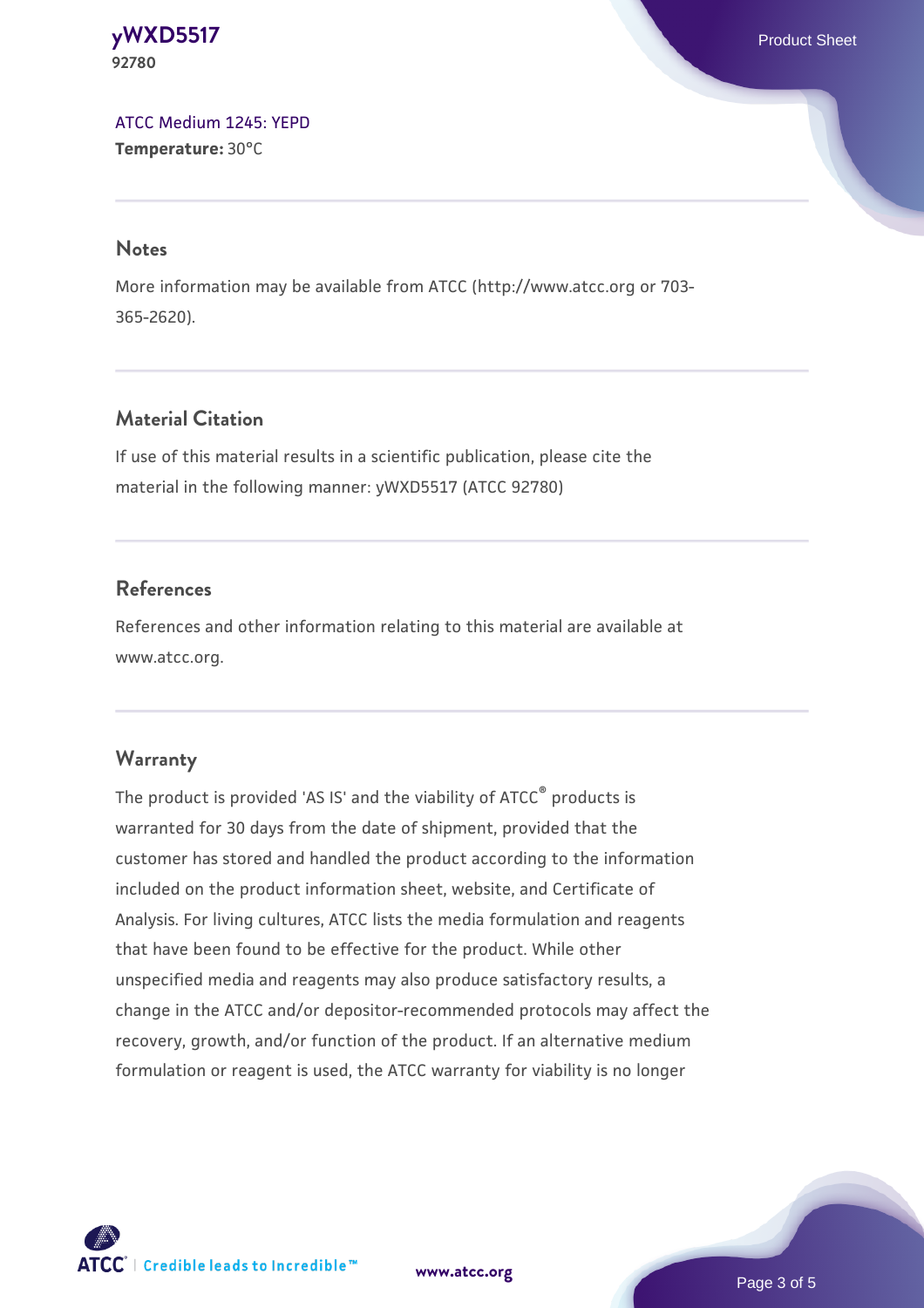**[yWXD5517](https://www.atcc.org/products/92780)** Product Sheet **92780**

valid. Except as expressly set forth herein, no other warranties of any kind are provided, express or implied, including, but not limited to, any implied warranties of merchantability, fitness for a particular purpose, manufacture according to cGMP standards, typicality, safety, accuracy, and/or noninfringement.

#### **Disclaimers**

This product is intended for laboratory research use only. It is not intended for any animal or human therapeutic use, any human or animal consumption, or any diagnostic use. Any proposed commercial use is prohibited without a license from ATCC.

While ATCC uses reasonable efforts to include accurate and up-to-date information on this product sheet, ATCC makes no warranties or representations as to its accuracy. Citations from scientific literature and patents are provided for informational purposes only. ATCC does not warrant that such information has been confirmed to be accurate or complete and the customer bears the sole responsibility of confirming the accuracy and completeness of any such information.

This product is sent on the condition that the customer is responsible for and assumes all risk and responsibility in connection with the receipt, handling, storage, disposal, and use of the ATCC product including without limitation taking all appropriate safety and handling precautions to minimize health or environmental risk. As a condition of receiving the material, the customer agrees that any activity undertaken with the ATCC product and any progeny or modifications will be conducted in compliance with all applicable laws, regulations, and guidelines. This product is provided 'AS IS' with no representations or warranties whatsoever except as expressly set forth herein and in no event shall ATCC, its parents, subsidiaries, directors, officers, agents, employees, assigns, successors, and affiliates be liable for indirect, special, incidental, or consequential damages of any kind in connection with or arising out of the customer's use of the product. While reasonable effort is made to ensure authenticity and reliability of materials on deposit, ATCC is not liable for damages arising from the misidentification or



**[www.atcc.org](http://www.atcc.org)**

Page 4 of 5